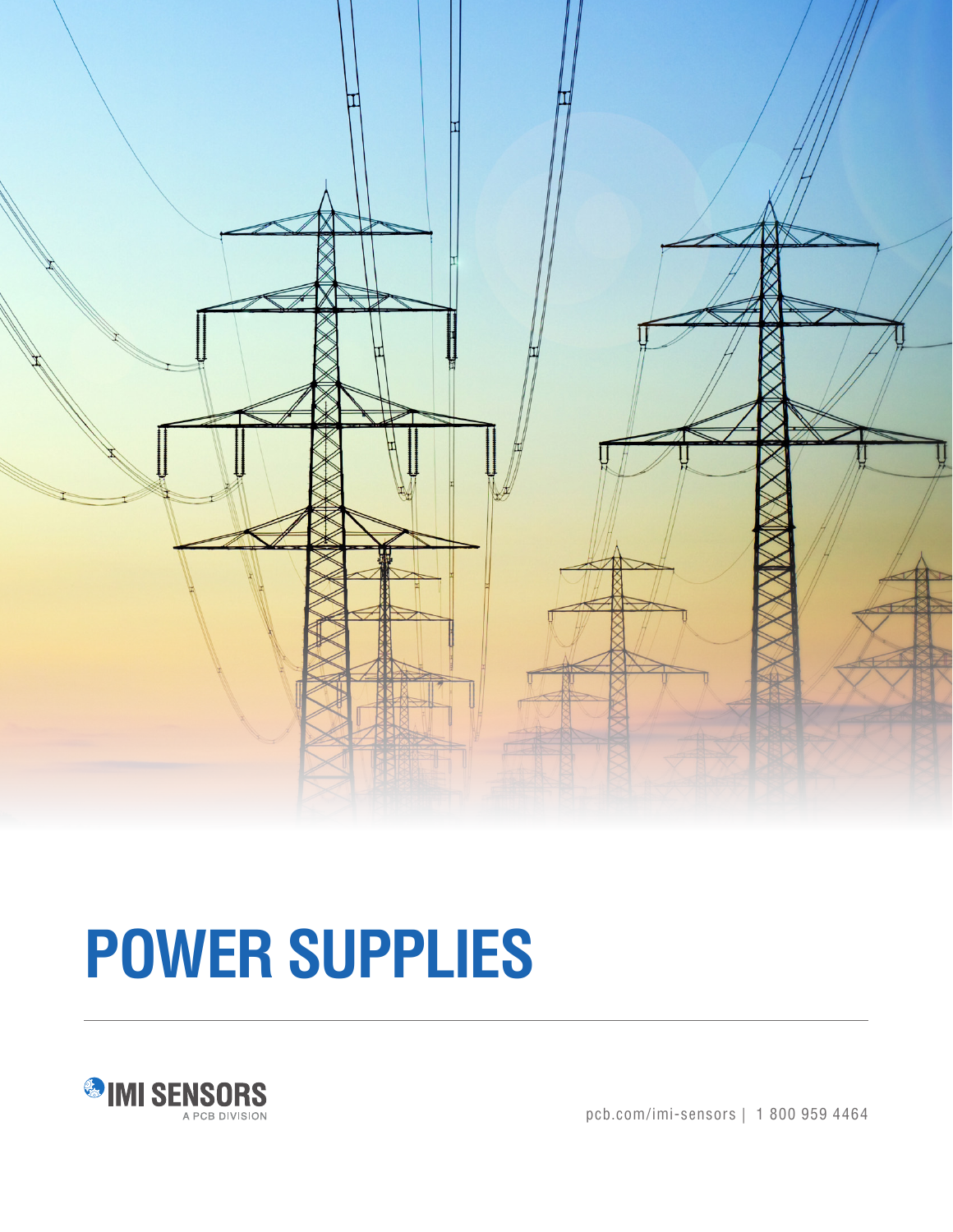### **24 VDC POWER SUPPLY**



- Universal AC or DC power supply
- Three pairs of +/- terminals for output wiring.
- Local LED indicator (green) and dedicated terminals for wiring of remote LED indicator for power.

#### **MODEL 682A01**

| <b>SPECIFICATIONS</b>             |                                          |  |
|-----------------------------------|------------------------------------------|--|
| <b>Model Number</b>               | 682A01                                   |  |
| <b>Environmental</b>              |                                          |  |
| Vibration (10Hz-150Hz)            | $\frac{2g}{19.6}$ m/s <sup>2</sup>       |  |
| Shock (3 directions for 18 ms)    | 30 <sub>a</sub><br>$294.2 \text{ m/s}^2$ |  |
| Temperature Range (Operating)     | -13 to +158 °F<br>$-25$ to $+70$ °C      |  |
| Temperature Range (Storage)       | -40 to +185 °F<br>$-40$ to $+85$ °C      |  |
| Humidity Range (Non-Condensing)   | <95%                                     |  |
| <b>Electrical</b>                 |                                          |  |
| <b>Power Required</b>             | 85-264 VAC / 90-350 VDC                  |  |
| Output Voltage                    | 24 VDC                                   |  |
| <b>Output Current</b>             | 1.3 Amps                                 |  |
| Input Frequency                   | 45 to 65 Hz                              |  |
| Inrush Current (@ 25 deg C)       | $<$ 15A                                  |  |
| Current Consumption (230/120 VAC) | 0.3/0.5A                                 |  |
| Fuse                              | 1.25A/250V                               |  |
| <b>Mains Buffering</b>            | >20/110ms (120/230 VAC)                  |  |
| Surge Voltage Protection          | Varistor                                 |  |
| 10-90% Load Tolerance             | $+/- 3%$                                 |  |
| Turn On Delay                     | <0.5/1s (230/120 VAC)                    |  |
| Turn Off Delay                    | $<$ 150 $ms$                             |  |
| Internal Surge Voltage Protection | 35 VDC +/- 5%                            |  |
| <b>Parallel Switching</b>         | <b>Redundant Systems Only</b>            |  |
| Ripple Voltage                    | <20mV pp                                 |  |
| <b>Maximum Power Loss</b>         | 0.9/4.5W (No Load/Load)                  |  |
| DC OK (Active)                    | 24V / 20mA                               |  |
| <b>Insulation Voltage</b>         | 3kV                                      |  |
| <b>Physical</b>                   |                                          |  |
| <b>Housing Material</b>           | Polyamide                                |  |
| Status Indicator "Power"          | Green LED                                |  |
| <b>Electrical Connector</b>       | <b>Screw Terminals</b>                   |  |
| <b>Screw Terminal Wire Size</b>   | 24-14 AWG                                |  |
| <b>DIN Rail Mount</b>             | $1.38$ in<br>35 mm                       |  |
| Weight                            | 7.1 oz<br>201.3 <sub>q</sub>             |  |

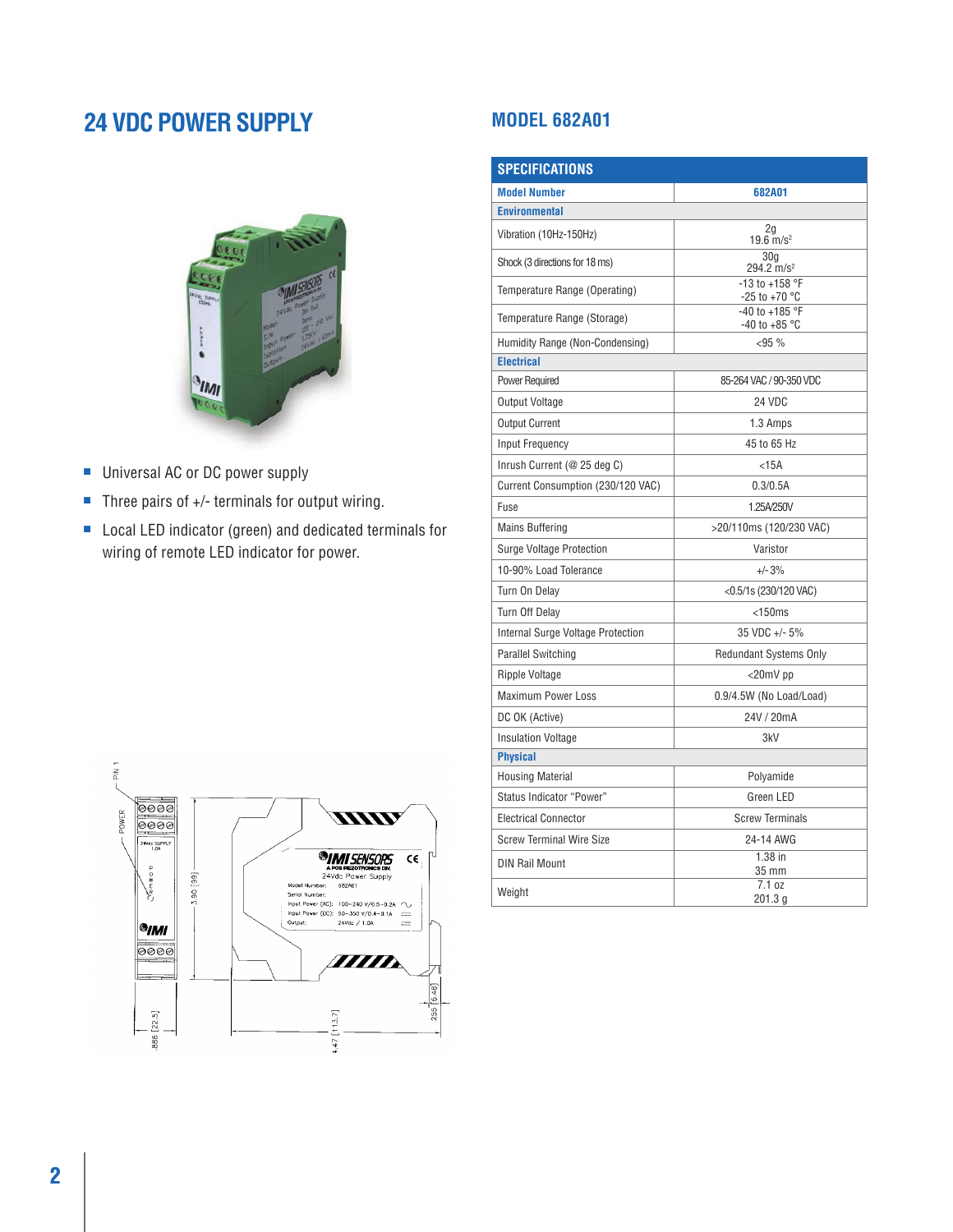## **ICP® SIGNAL CONDITIONER**



- Provides ICP<sup>®</sup> power to sensor with selectable fixed constant current (4 or 10 mA)
- Decouples DC bias voltage from the AC signal
- Gains signal (1x, 10x or 100x)





#### **MODEL 682A02**

| <b>SPECIFICATIONS</b>                                    |                                         |  |
|----------------------------------------------------------|-----------------------------------------|--|
| <b>Model Number</b>                                      | 682A02                                  |  |
| <b>Performance</b>                                       |                                         |  |
| Channels                                                 | 1                                       |  |
| Voltage Gain                                             | 1/10/100                                |  |
| Frequency Range $(\pm 1$ dB)                             | 1 to 100,000 Hz                         |  |
| Broadband Electrical Noise (x1 Gain, 1 to 10 kHz)        | 50 µV                                   |  |
| Broadband Electrical Noise (x10 Gain,1 to 10 kHz)        | 400 µV                                  |  |
| Broadband Electrical Noise (x100 Gain,1 to 10 kHz)       | $3.5$ mV                                |  |
| <b>Environmental</b>                                     |                                         |  |
| Temperature Range (Operating)                            | +32 to +158 °F<br>0 to +70 $^{\circ}$ C |  |
| <b>Electrical</b>                                        |                                         |  |
| <b>DC Power</b>                                          | 21.6-26.4 VDC                           |  |
| DC Power                                                 | ≤60 mA                                  |  |
| Fuse                                                     | 1A                                      |  |
| Excitation Voltage (Delivered to Sensor)                 | 18 VDC                                  |  |
| <b>Constant Current Excitation (Delivered to Sensor)</b> | 4 mA or 10 mA                           |  |
| Spectral Noise (x1 Gain, 10 Hz)                          | $0.8 \mu V/\sqrt{Hz}$                   |  |
| Spectral Noise (x1 Gain, 100 Hz)                         | $0.5 \mu V/\sqrt{Hz}$                   |  |
| Spectral Noise (x1 Gain, 1 kHz)                          | $0.5 \mu V/\sqrt{Hz}$                   |  |
| Spectral Noise (x1 Gain, 10 kHz)                         | $0.6 \mu V/\sqrt{Hz}$                   |  |
| Spectral Noise (x10 Gain, 10 Hz)                         | $7.5 \mu V/\sqrt{Hz}$                   |  |
| Spectral Noise (x10 Gain, 100 Hz)                        | $3.6 \mu V/\sqrt{Hz}$                   |  |
| Spectral Noise (x10 Gain, 1 kHz)                         | $3.2 \mu V/\sqrt{Hz}$                   |  |
| Spectral Noise (x10 Gain, 10 kHz)                        | 6.0 µV/√Hz                              |  |
| Spectral Noise (x100 Gain, 10 Hz)                        | 80 µV/√Hz                               |  |
| Spectral Noise (x100 Gain, 100 Hz)                       | $40 \mu V/\sqrt{Hz}$                    |  |
| Spectral Noise (x100 Gain, 1 kHz)                        | $32 \mu V/\sqrt{Hz}$                    |  |
| Spectral Noise (x100 Gain, 10 kHz)                       | 50 µV/√Hz                               |  |
| <b>Physical</b>                                          |                                         |  |
| <b>Housing Material</b>                                  | Polyamide                               |  |
| Status Indiator "Open/Short"                             | Green LED                               |  |
| <b>Electrical Connector</b>                              | <b>Screw Terminals</b>                  |  |
| <b>Screw Terminal Wire Size</b>                          | 24-14 AWG                               |  |
| <b>DIN Rail Mount</b>                                    | $1.38$ in<br>35 mm                      |  |
| Weight                                                   | 3.1 oz<br>87.9g                         |  |